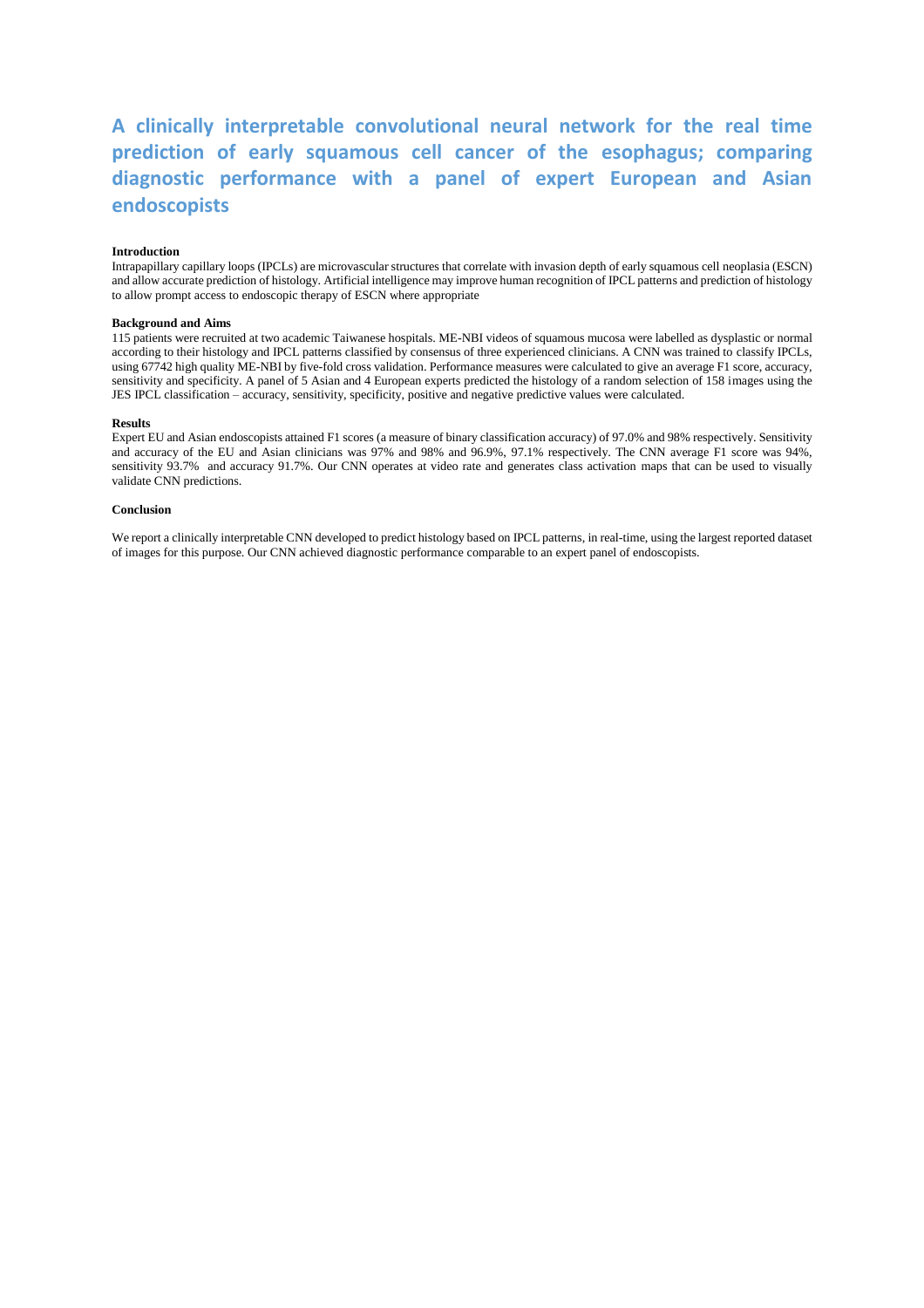# **Background and aims**

The application of artificial intelligence in diagnostic endoscopy, as well as other fields of medicine, is gathering pace. One such application of artificial intelligence is in the endoscopic diagnosis of early squamous cell neoplasia of the esophagus (ESCN). Esophageal cancer is the eighth most common cause of cancer worldwide; typically carrying a grim prognosis<sup>1,2</sup>. There is also a disproportionate geographic distribution of cases through Africa, the Middle East and into China and Japan<sup>2,3</sup>.

Early detection and histologic diagnosis of ESCN is vital, in order to guide potentially curative therapy in patients who present prior to developing locally advanced or metastatic disease<sup>4,5</sup>. ESCN lesions confined to the mucosa exhibit low rates of local lymph node (LN) metastasis (<2%) compared to lesions which invade the submucosa  $(8-45.9\%)^{4,5}$ . As such these early lesions may be amenable to endoscopically delivered therapies such as endoscopic mucosal resection (EMR) or endoscopic submucosal dissection (ESD), both of which offer impressive 5 year survival<sup>10–12</sup>.

Despite recent advances in endoscopic imaging technology early detection of ESCN remains a diagnostic challenge. ESCN lesions are subtle and can be easily missed during endoscopy; one study reported high miss rates for esophageal cancers on endoscopy undertaken in the three years preceding diagnosis $13-15$ . These deficiencies are further compounded by variable clinician experience in assessing ESCN, as well as other human factors such as inattention and fatigue. A well validated endoscopic marker for the presence of squamous dysplasia and ESCN are intrapapillary capillary loops (IPCLs)<sup>16,17</sup>. IPCLs are microvessels first characterised on magnification endoscopy (ME) $^{18}$ , which branch from the deep submucosal vessels and extend into the esophageal mucosa. As an ESCN develops there is a progressive distortion of IPCL patterns commensurate with the invasion depth of the lesion, hence the recognition of the changes in IPCL morphology allows clinicians to predict the histologic stage (**fig 1 and table 1**).

A number of classification systems for IPCL morphology and prediction of histology have been validated clinically 16,17,19. For this study we used the Japanese Endoscopic Society (JES) IPCL classification; a recently developed, simplified system for classifying morphologic changes in IPCLs in order to predict histologic stage and invasion depth of ESCN<sup>17</sup>. As summarised in **table 1;** type A IPCLs correspond with normal mucosa or low grade dysplasia; type B1 with high grade dysplasia (HGD) or lamina propria invasion (LP); type B2 with invasion into the muscularis mucosa (MM) or first submucosal layer (SM1) and type B3 with invasion into the second submucosal layer (SM2) or beyond.

The JES classification is concise and has been widely adopted in centres that treat high volumes of ESCN. It offers high diagnostic accuracy and good interobserver agreement compared to other classifications – with an average 90.5% accuracy for predicting all neoplastic histology (type B1-B3 IPCLs). The accuracy of histology prediction was 91.9%, 93.4% and 95.9% for type B1, B2 and B3 IPCL patterns respectively<sup>17</sup>. Kim et al. also report excellent levels of interobserver agreement using the JES classification<sup>20</sup>.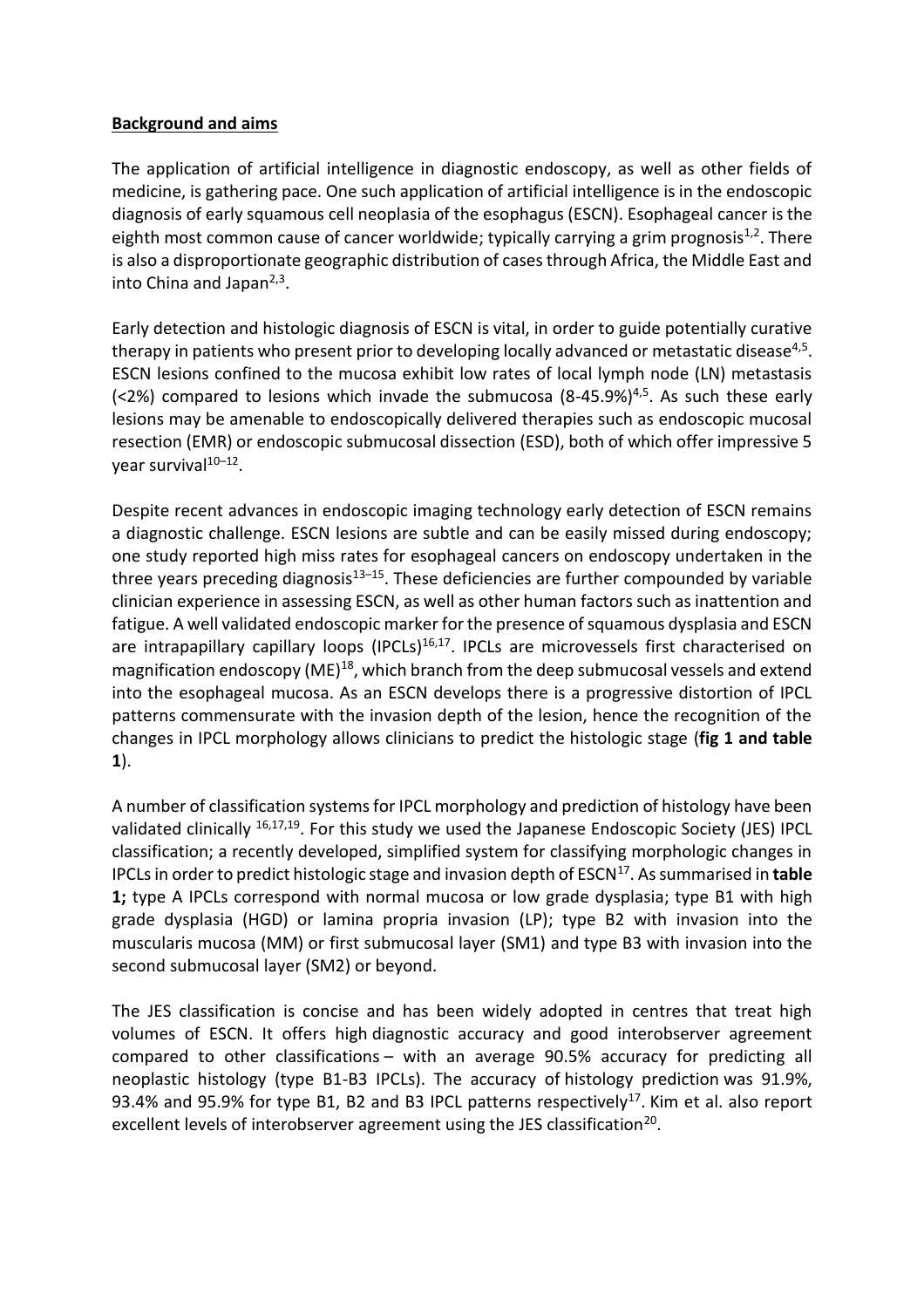Computer-aided endoscopic diagnosis, using convolutional neural networks (CNNs) has the potential for use as an adjunct during endoscopy. CNNs used for this purpose typically need input data where specific visual features correspond with a classification. The stereotyped morphological changes in IPCL patterns seen with progressive dysplastic lesions, provide this data and so can be used to train a CNN. Repetitive training of the CNN allowsthe development of feature recognition, to allow it to make predictions on the histology of a lesion with increasing accuracy. A validated CNN, could provide a useful diagnostic adjunct for endoscopists assessing ESCN lesions, particularly in settings where experience or training may be limited.

We have previously reported a proof of concept study for the use of convolutional neural networks for the real time classification of ESCN lesions based on IPCL patterns<sup>21–23</sup>. Importantly our results were clinically interpretable, the use of class activation maps confirmed visually that the CNN was basing its classifications on IPCL patterns, as a clinician would during endoscopy. In this study we have expanded our dataset significantly in order to capture a wider spectrum of disease and variability in IPCL patterns; generating a CNN that can identify dysplastic oesophageal mucosa which is both clinically valid and interpretable. This study aims to build the foundation for more complex CNNs that can predict histologic invasion depth. Furthermore, little is known about the utility of the JES classification outside of an expert, high volume setting, predominantly Asian centres managing patients with ESCN. We therefore report a comparison between the diagnostic performance of European endoscopists, with Asian endoscopists and our convolutional neural network in predicting the histology of ESCN lesions based on their IPCL patterns.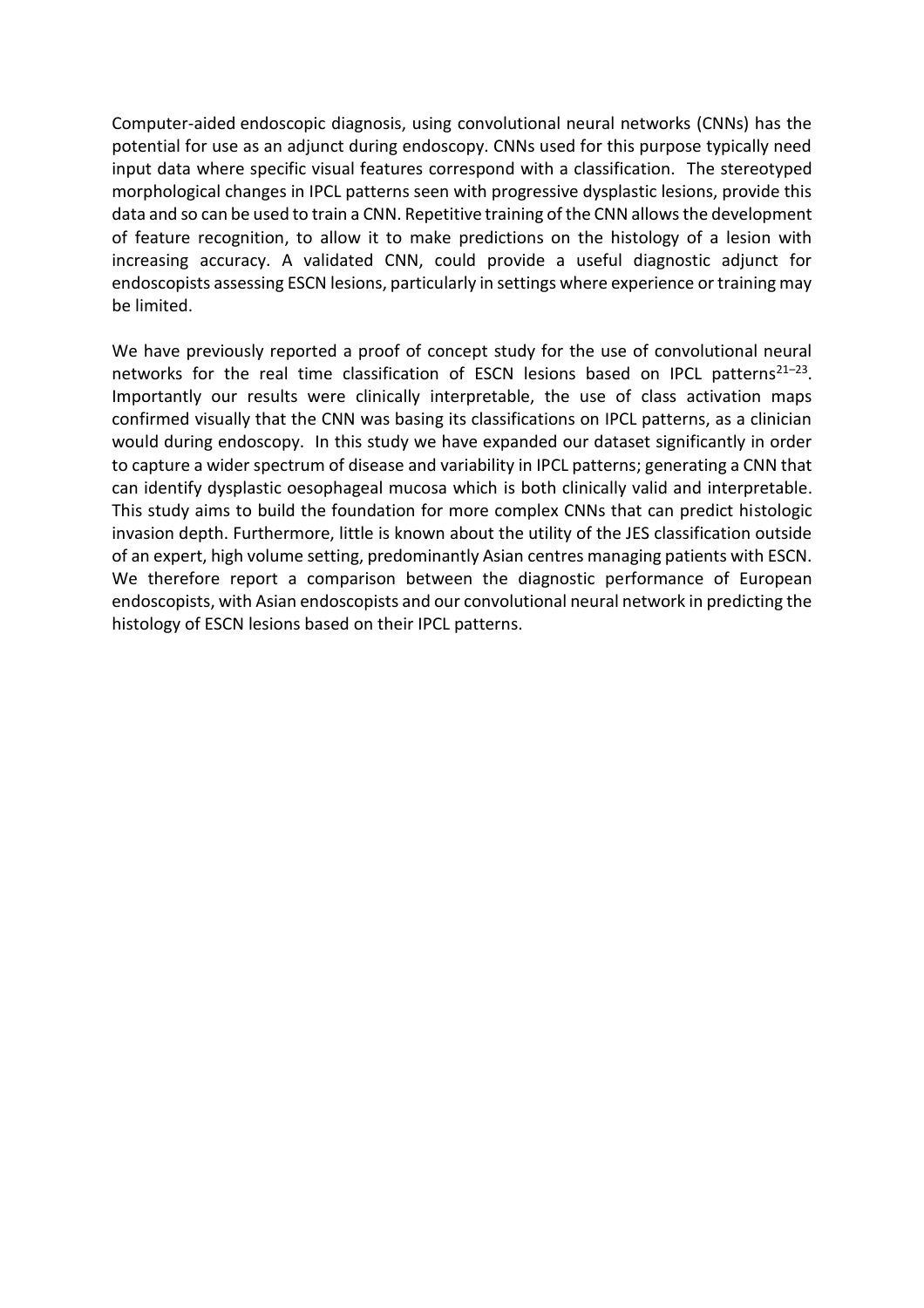## **Methods**

#### Patient recruitment

Patients attending for endoscopic assessment at two ESCN referral centres in Taiwan were recruited (National Taiwan University Hospital and E-Da Hospital Kaosiung). In all included patients, pathological samples were acquired to confirm histologic diagnosis either by EMR, ESD or esophagectomy. Patients with active esophageal ulceration were excluded. Our study complied with the Declaration of Helsinki. The Institutional Review Board of E-Da Hospital approved this study (IRB number: EMRP-097-022. July 2017).

### Endoscopic procedures and video acquisition

Gastroscopies were performed under conscious sedation or local anaesthesia by two expert endoscopists (WLW, HPW); an expert endoscopist was defined as a consultant gastroenterologist who has completed formal training and undertakes >50 ESCN assessments and resections per year. A solution of simethicone and water was applied to the esophageal mucosa prior to recording to remove mucus, food residue and blood and to facilitate clear visualisation of the esophageal mucosa and microvasculature. Endoscopies were performed using a high-definition magnification endoscope with narrow band imaging (HD ME-NBI) GIF-H260Z (Olympus, Japan), in combination with an Olympus Lucera CV-290 processor (Olympus, Japan).

#### Correlating imaged areas with histology

For patients with dysplastic lesions the endoscopist identified the lesion in overview, the lesion border was then marked by the endoscopist using cautery forceps, prior to resection or biopsies. Magnification was undertaken in NBI mode at 80-100x magnification in order to interrogate the IPCL patterns within the lesion border. IPCL patterns within the imaged area were then classified according to the JES IPCL classification system by consensus of three expert endoscopists (WLW, HPW, RJH). IPCLs were classified as type A, B1, B2 or B3 in order to predict the worst case histology for the entire lesion. Lesions with only type A IPCLs were classified as normal, those with >B1 lesions, dysplastic. Lesions were then resected by either endoscopic mucosal resection (EMR) or endoscopic submucosal dissection (ESD), formalin fixed and reviewed by a gastrointestinal histopathologist. The worst case lesion histology was then reported based on the worst histologic changes seen within the whole lesion. For patients with normal mucosa an area was selected, imaged under ME-NBI, IPCL patterns were classified. A forceps biopsy of the imaged area was then acquired to confirm the imaging findings.

# Dataset overview

Video sequences from patients were assigned a class of normal or dysplastic. Frames were extracted at a rate of 30fps. Frames were individually quality controlled by a clinician with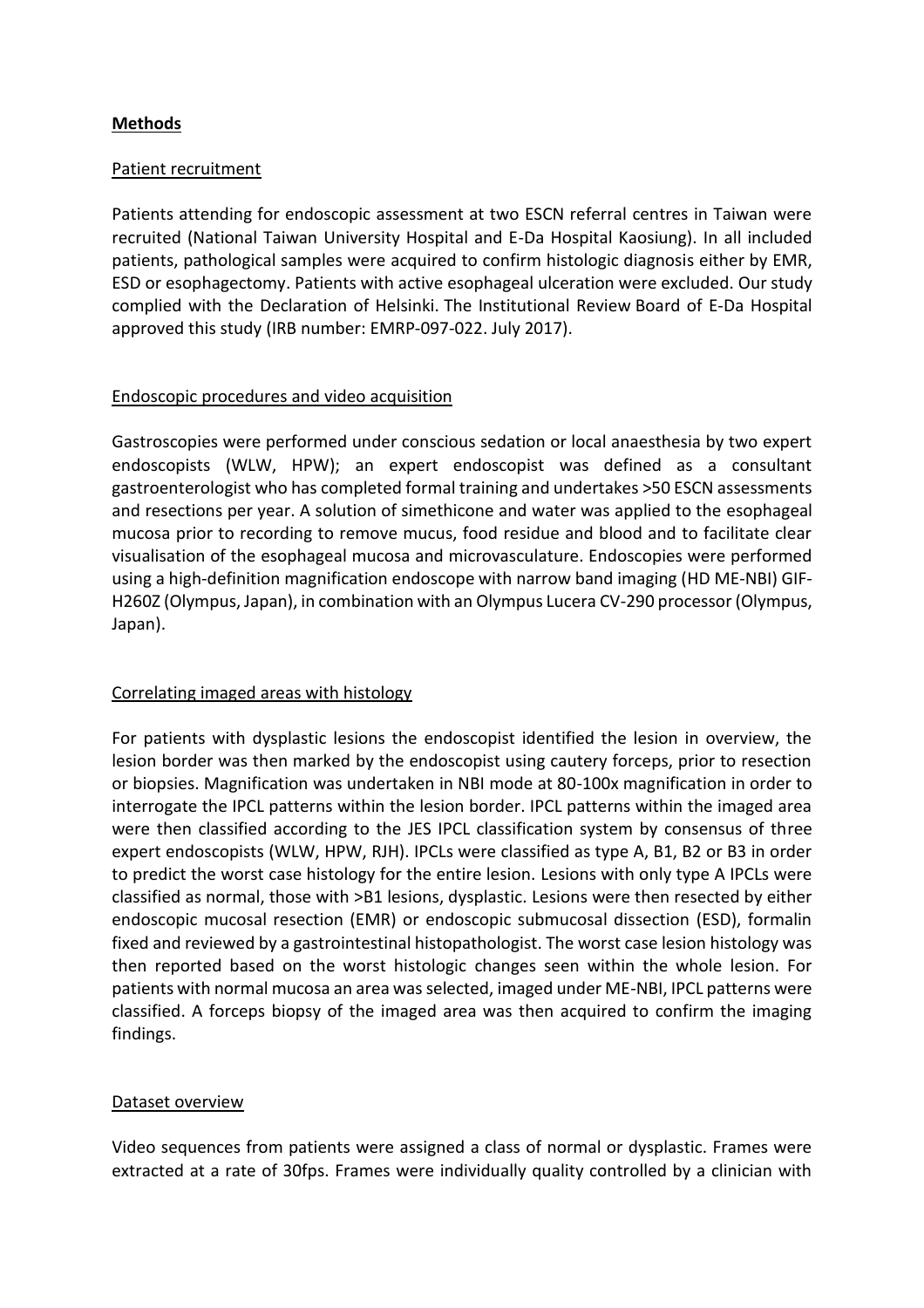experience in the endoscopic imaging of esophageal cancer (ME). Frames that were degraded by lighting or motion artefact, excessive mucus or blood were removed from the dataset where it was felt that it would not be possible for a clinician to make a decision based on IPCL patterns. Following quality control our total dataset comprised 114 patients (45 normal, 69 dysplastic). 67742 images were included in our dataset (28,078 normal and 39,662 dysplastic) with an average of 593 frames per patient. Five-fold cross validation was used. For each fold patients were randomly assigned into a training group, validation group (used for hyperparameter training) and testing group in the ratio of 80%, 10% and 10% respectively.

# Convolutional neural network and class activation maps

ResNet-18 was chosen as the underlying model for our proposed CNN and was also used as a baseline for result comparison. Although state-of-the-art, ResNet-18 provides good classification performance, but is not a clinically interpretable model.

In our model<sup>21</sup>, the fully connected layer is removed as described by Zhou et al<sup>24</sup>. The computation of the class score predictions is reformulated **(fig 2).** Such reformulation is mathematically equivalent to the solution proposed by Zhou et al, but produces class activation maps during the forward pass of the network. Our input images are 256x256, which leads to an 8x8 feature tensor at the output of the encoder; this low resolution does not permit clinical interpretability as the IPCL patterns which informed the classification cannot be identified. Hence, the feature demonstrated in (**fig 2)** is connected as a side output (connected to the loss) to all encoder resolutions<sup>21</sup> in order to produce class activation maps (CAMs). The entire workflow of our study is summarised in (**fig 3**).

#### Clinician classification of images and statistical analysis

A representative sample of 158 frames taken from all patients within the study were classified by a group of 9 expert endoscopists (5 Asian, 4 EU experts), none of whom were involved in the collection of videos. Diagnostic performance measures were calculated for individual endoscopists and for each geographical group. Accuracy, sensitivity and specificity were calculated; we report the average diagnostic performance for Asian endoscopists, EU endoscopists and our CNN. An F1 score, a measure of the diagnostic accuracy of binary classification algorithms, was also calculated. Interobserver agreement for clinicians was calculated using Krippendorf's alpha and assessed using a modified Likert scale (Landis and Koch).

We calculated the average per-frame diagnostic performance for our CNN (F1 score, accuracy, sensitivity and specificity) as well as an analysis of per-patient diagnostic performance. To establish a per-patient classification as normal or dysplastic, images were grouped by patient. Our network outputs a probability that each image shows dysplastic tissue, we set a threshold >0.5 as being positive that an image contains dysplasia. To establish a per-patient classification the probability outputs of each frame from that patient were used to compute an overall average probability of the presence of dysplasia. A threshold of >0.5 average probability was used to classify that patient as dysplastic and <0.5 as normal, CNN predictions were compared with the ground truth of histologic analysis.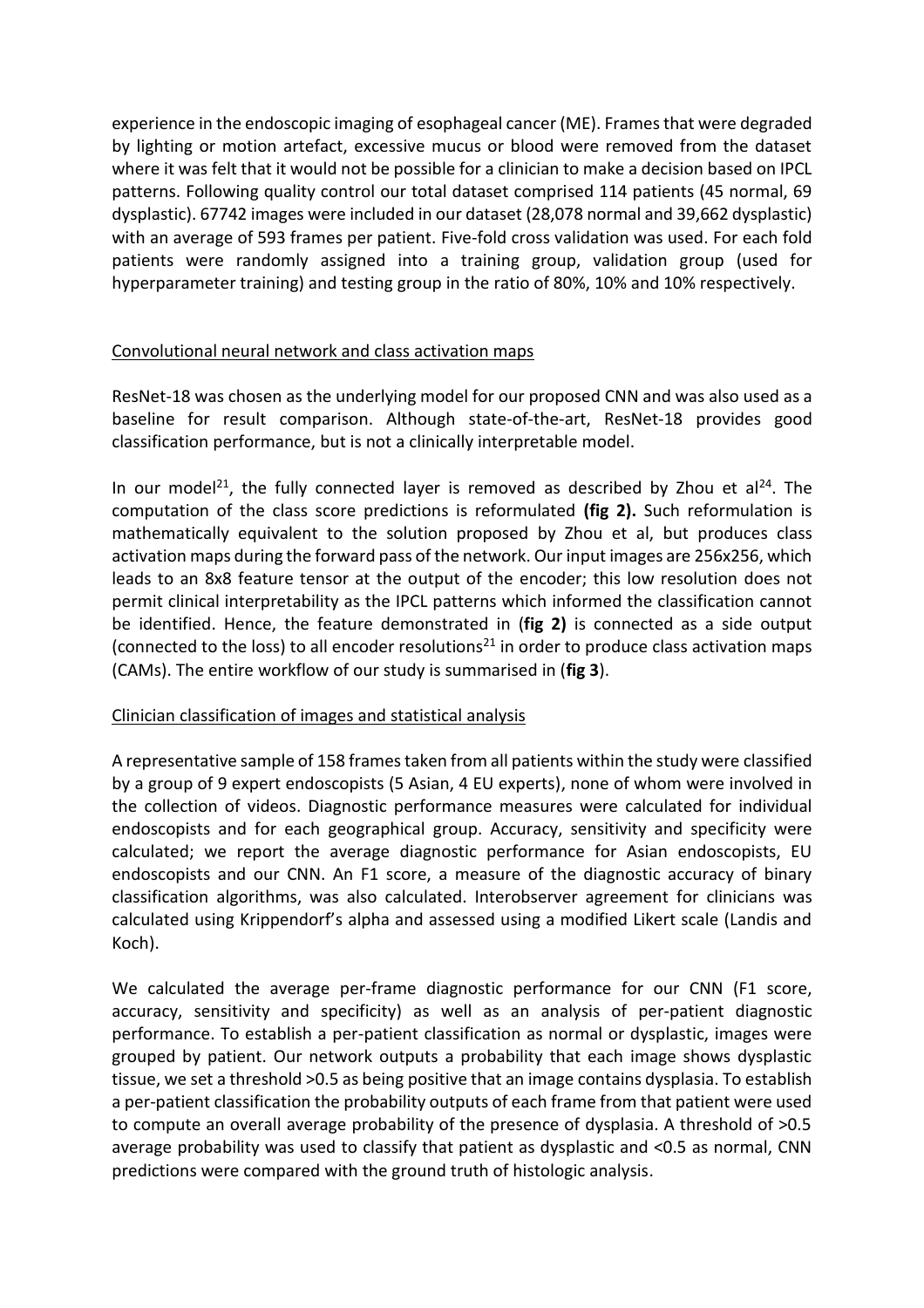# **Results**

### Patient characteristics

115 patients were included. 45 of these were determined to have a normal esophageal mucosa. 70 patients were determined to have dysplastic mucosa, with IPCL patterns ranging from type B1-B3 (**table 2**).

### Comparative diagnostic performance of EU and Asian expert endoscopists

158 images were reviewed by a panel of 9 expert endoscopists, all blinded to the endoscopy procedure and histology results. Diagnostic performance of Asian and EU endoscopists were calculated respectively; F1 scores of 98% and 97%; accuracy of 97.1% and 96.9%; sensitivity of 96.9% and 98.9% and specificity of 97.6% and 91.5%. The pooled diagnostic performance of all expert endoscopists for F1 score, accuracy, sensitivity and specificity was 96.5%, 94.7%, 97% and 88% respectively. The interobserver agreement of all endoscopists was regarded as substantial with a Krippendorf's alpha of 76.7%. Performance measures are summarised in **table 3 .** Overall we demonstrate diagnostic performance using the JES classification system that either exceeds or is comparable to other reported work. Asian endoscopists had significantly higher specificity than EU endoscopists (97.6% vs 91.5% p=0.01) whereas EU endoscopists had significantly higher sensitivity than their Asian counterparts (98.9% vs 96.9% p=0.01).

# Diagnostic performance of convolutional neural network

We report both per-frame analysis and per-patient analysis. On a per-frame basis the diagnostic performance results of our CNN are summarised in **table 4**. Across all folds we report an average F1 score, accuracy, sensitivity and specificity of 94.0%, 91.7%, 93.7% and 92.4% respectively. The AUC of our system is 95.8%.

We also assessed the per patient diagnostic performance of our CNN. Using five-fold cross validation we used 12 patients per fold for testing, using five folds gave a total of 60 independent patients that were used to test the CNN classification. A true positive was determined if a patient with dysplasia was classified as such in >50% of the CNN predictions for images from that patient. We observed that for this CNN iteration our system failed to classify correctly overall in only one patient (patient 158), reporting a false positive result in two independent folds. A receiver operating characteristic curve demonstrates an AUC of 0.96, suggesting a high level of diagnostic accuracy **(fig 4)**. **Figure 5** illustrates, for each fold, the images that were classified with highest probability by our network as either true positive (TP), true negative (TN), false positive (FP) or false negative (FN) and reflects how our network performs with diagnostically challenging images.

# Class activation maps and clinical interpretability

Our network is able to classify, in real-time IPCL patterns as normal or abnormal. We demonstrate representative examples of class activation maps **(fig 6).** These are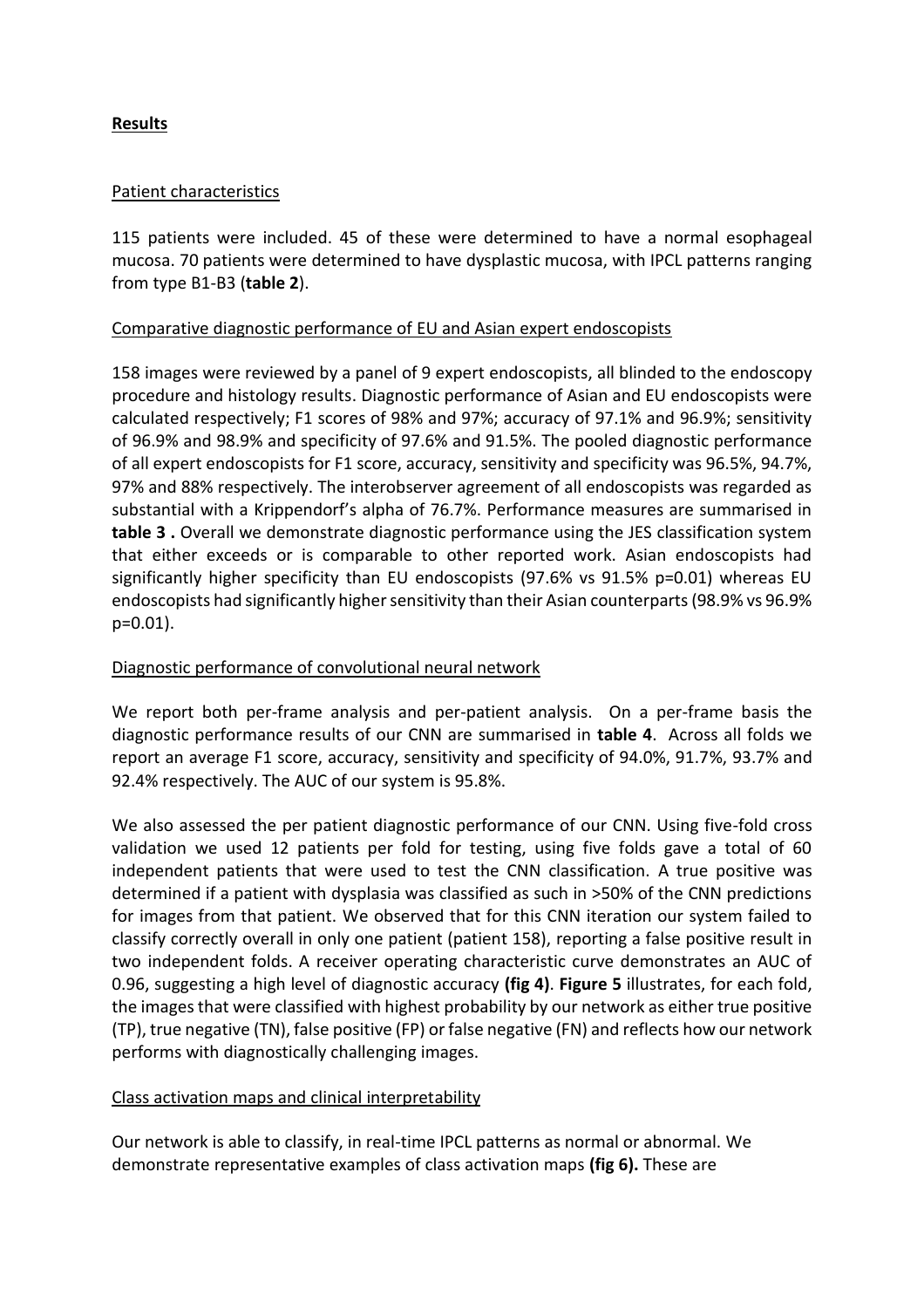representations of what the CNN 'sees' when it classifies a frame of an endoscopy video. The output CAM is clinically interpretable, highlighting to the clinician which areas of IPCLs informed the classification.

#### **Discussion**

We report a comparison in diagnostic performance between a cohort of expert endoscopists based in Europe and Asia, with a clinically interpretable CNN designed to predict the histology of early squamous cell neoplasia of the esophagus based on IPCL patterns.

Early identification and assessment of ESCN stage is vital, since lesions confined to the mucosa have low rates of metastasis to local lymph nodes and so may be curatively resected endoscopically. As discussed, ESCN lesions are subtle and can be easily missed; to aid clinicians several classification systems exist to assist the identification and characterisation of ESCN based on IPCL morphology<sup>16,17,19</sup>. To our knowledge almost all studies assessing the use of IPCL classifications focus on clinicians within high-volume referral centres, predominantly in Asia; little is known about the diagnostic performance in Western healthcare settings where clinician experience with ESCN is likely to be reduced.

Artificial intelligence, using CNNs, may offer an adjunct to improve clinician recognition of IPCL patterns and thereby improve their identification of ESCN. Furthermore a validated system may improve triage of lesions that are either normal, require endoscopic resection, or that are not amenable to endoscopic treatment and require either surgical intervention or palliation. Such a system could improve the speed at which patients with ESCN receive the most appropriate therapy, as well as reduce the burden on histopathology services of processing normal biopsies.

We have previously reported a proof of concept study that outlines the use of a CNN to classify esophageal mucosa as squamous or dysplastic<sup>22,23</sup>. This study aimed to further develop this CNN using an expanded dataset with greater variability of IPCL patterns. The diagnostic performance of our CNN is promising; demonstrating accuracy for the prediction of dysplasia of 91.7%, an F1 score of 94% and sensitivity of 93.7%. This compares favourably with an analysis of the diagnostic performance of expert clinicians using the JES classification by Oyama et al., which reported accuracy of 91.9 - 95.9% and sensitivities of 55% - 97.5%. Our CNN is able to classify images at video rate and was trained using consecutive, segmented frames from endoscopy videos, so has the potential for real-time use. Given that the use of CNNs in diagnostic endoscopy for this purpose is in its infancy there are few reported studies in the literature. Guo et al. propose a CNN capable of classifying dysplastic compared to normal tissue. Using a dataset of 6671 images they report sensitivities of 98%. As noted in our previous studies, while promising, relatively small datasets such as this may struggle to achieve such diagnostic performance when trained and tested on larger, more variable datasets<sup>25</sup>. Similarly Zhao et al. report a smaller dataset of 1383 images, with accuracies of 87% for the detection of dysplastic IPCL patterns<sup>26</sup>. We note that this dataset was heavily skewed towards images containing type B1 IPCL patterns, which may again affect how well the CNN can generalise. The CNN we propose has been tested and trained on a larger dataset, with a balance of IPCL subtypes and maintains a high level of diagnostic accuracy.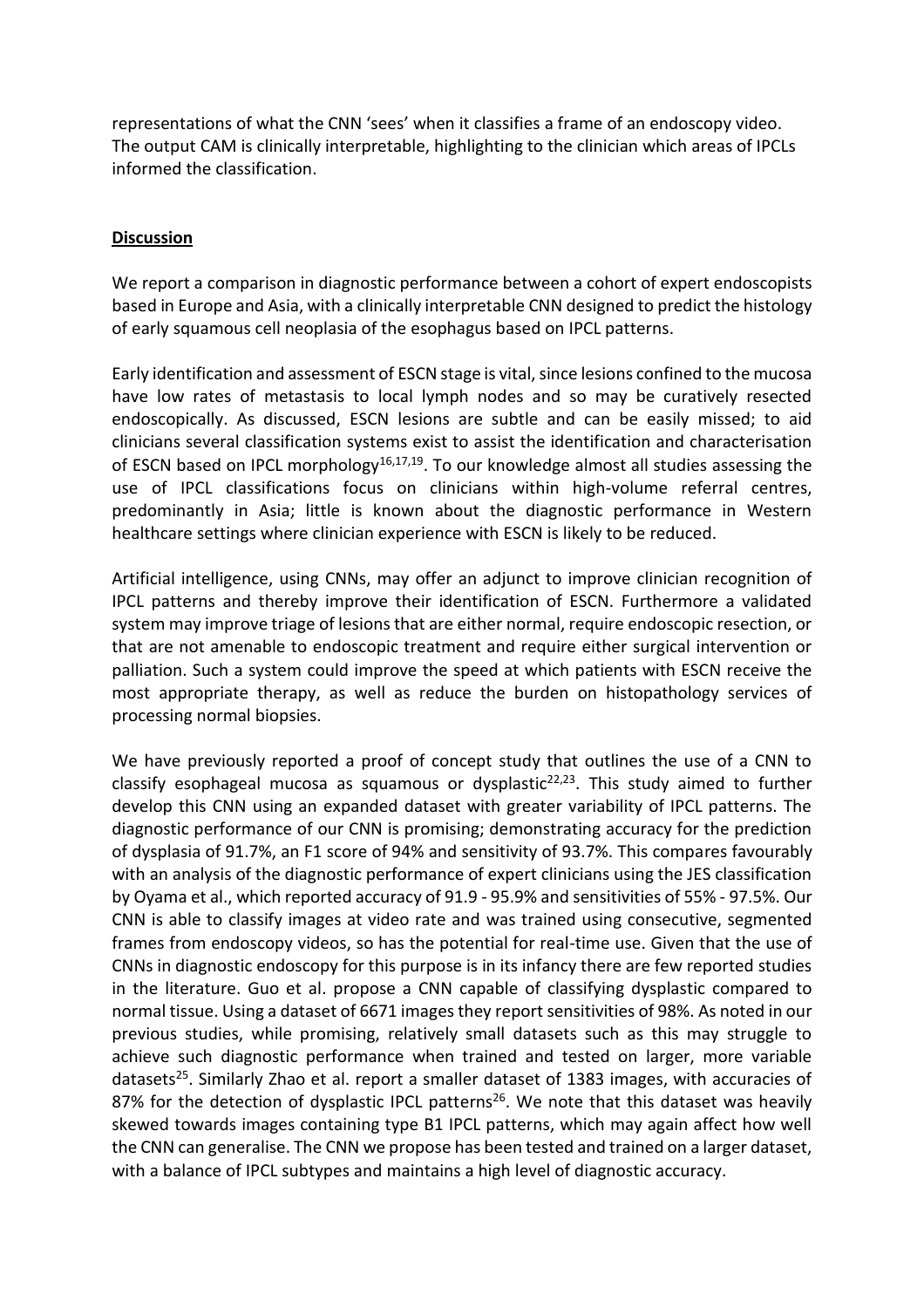In order to assess the diagnostic performance of our CNN with clinicians, we assessed the performance of a cohort of Asian endoscopists with EU endoscopists on a representative sample of images from the same patients. Our endoscopists achieved high diagnostic accuracy using the JES system. The Asian endoscopists achieved an accuracy of 97.1%, F1 score 98%, sensitivity of 96.9% and specificity of 97.6%. This was comparable with EU endoscopists who achieved an accuracy of 96.9%, F1 score 97%, sensitivity of 98.9% and specificity of 91.5%. The higher sensitivity of EU endoscopists for identifying dysplasia is likely related to them over-diagnosing dysplasia, as evidenced by the lower specificity. Our CNN achieves lower but comparable diagnostic performance when compared with the expert endoscopists in this study, we note that in some instances it performed better than some individual clinicians and that the diagnostic performance of our expert panel was higher than that reported in other studies using both the JES and other IPCL classifications. We suggest that our CNN shows promise and with further development could provide a useful diagnostic adjunct to clinicians involved in the endoscopic management of ESCN. Given that this study looked at expert clinicians we propose that compared to less experienced endoscopists our CNN may offer a further improvement in diagnostic accuracy.

Although we used the JES IPCL classification system for this study, consideration should also be given to the performance of our CNN relative to other studies using a range of diagnostic classifications. Oyama et al. demonstrated an overall accuracy for histology prediction of 90.5% using the JES classification<sup>17</sup>. In a retrospective analysis of patients with histologically confirmed ESCN who underwent ME-NBI assessment, Mizumoto et al. report diagnostic accuracy of 82% for the differentiation of lesions superficial to the LPM compared to those invading deeper than the MM using the JES classification<sup>27</sup>. Kim et al. report an overall accuracy for identifying dysplastic lesions using the JES system of 78.6%<sup>20</sup>. In our study, both the EU and Asian clinicians exceed this, with an overall diagnostic accuracy of 94.7 [CI: 83.9- 99.7]. Our CNN also demonstrated higher average accuracy of 91.7% for the prediction of dysplastic tissue.

We recognise that for a CNN used for this application to have clinical utility it must be interpretable in real-time. To facilitate this we selected ResNet-18 as the underlying model for our proposed CNN. ResNet-18 provides good classification performance, but lacks an intrinsic mechanism that highlights what image features inform the class prediction estimated for a given input image. Class activation maps (CAMs) highlight areas of the input image that are considered to inform the class prediction (normal or dysplastic) by the CNN.

The CAMs generated by our CNN serve two functions. First, they provide a key safety feature; by demonstrating informative features in the input data, we can ensure that successful predictions are not based on spurious features such as reflections, lighting or other features that may be biased in our dataset. Secondly CAMs may also facilitate the identification of new image features and endoscopic markers for ESCN that might exist but are not yet recognised by clinicians. This CNN model falls into a growing body of work which aims to produce CNNs that are able to both classify/predict and also explain the rational for their predictions in an interpretable manner.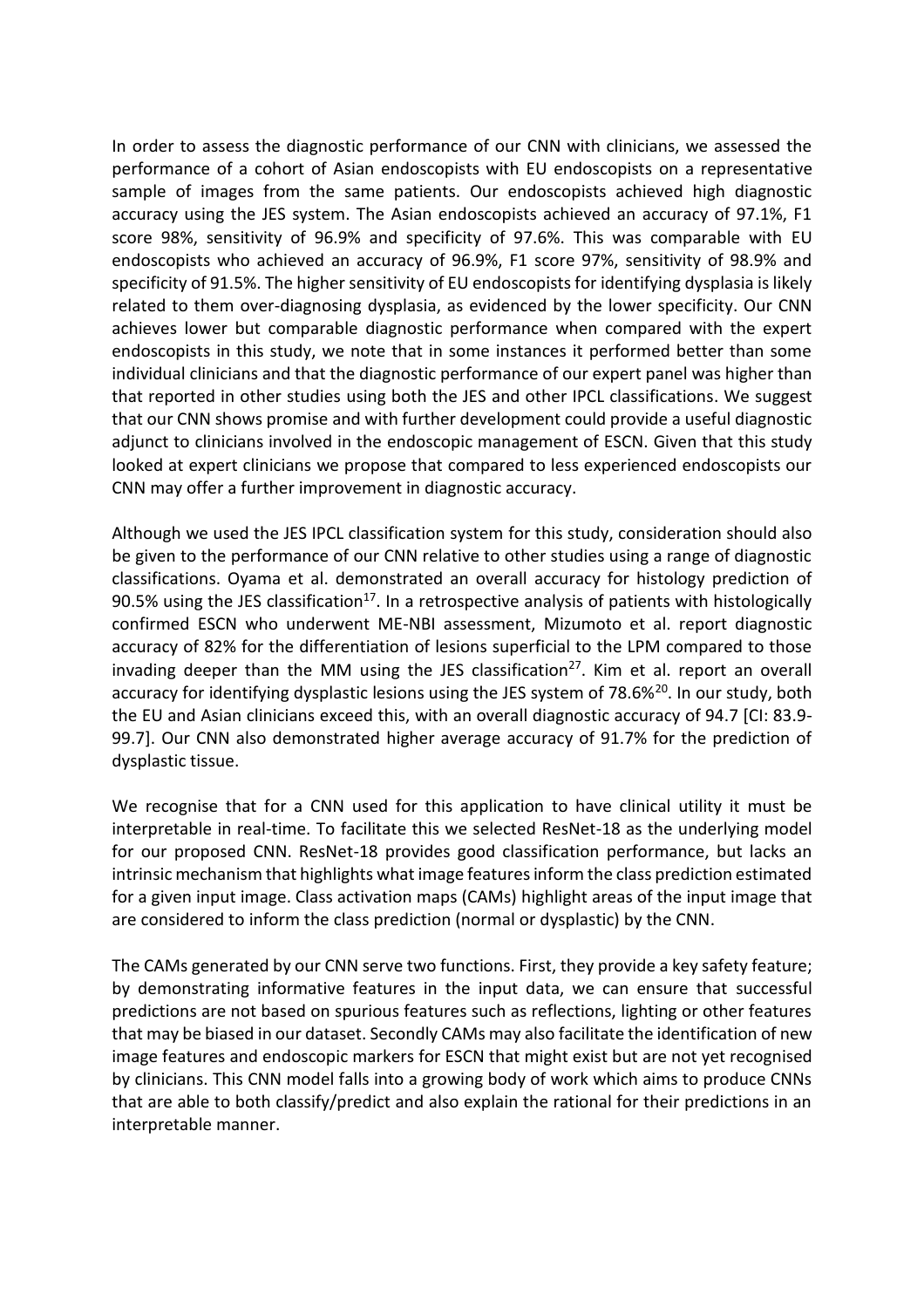Further work should focus on training CNNs with datasets of increasing size and variability. While this remains in the future, in order to be used in clinical settings CNNs need to be rigorously validated against clinicians; although our CNN operates at video rate, further work will be needed to make it usable in real-time endoscopic assessment with unprocessed videos. The logical extension of this CNN will be to develop a system capable of predicting histologic invasion depth of lesions based on IPCL patterns; such a system, if carefully validated, could be used to undertake 'virtual biopsies' and speed up triage to appropriate therapy of patients presenting with either normal or abnormal mucosa. We also envisage that a developed version of this system could be used to improve detection of abnormal oesophageal mucosa and thereby reduce the miss rate of oesophageal cancer on endoscopy. We suggest that further studies should aim to characterise the diagnostic performance of non-expert endoscopists based in high and low volume centres for the treatment of ESCN. This could provide a benchmark against which to assess the potential utility of our CNN as an adjunct to endoscopic assessment of ESCN by non-experts. A clinically validated

### **Word count 3398**

#### **Acknowledgements**

This work was supported by Wellcome Trust [WT101957, 203145Z/16/Z], EPSRC [NS/A000027/1, NS/A000050/1], NIHR BRC UCLH/UCL High Impact Initiative and a UCL EPSRC CDT Scholarship Award [EP/L016478/1]. The authors would like to thank NVIDIA Corporation for the donated GeForce GTX TITAN X GPU.

The authors would like to thank Dr David Graham, Dr Vinay Seghal, Dr Mohamed Hussein, Dr Yezen Sammaraiee, Dr Stephen Mitrasinovic for their contributions to this study and manuscript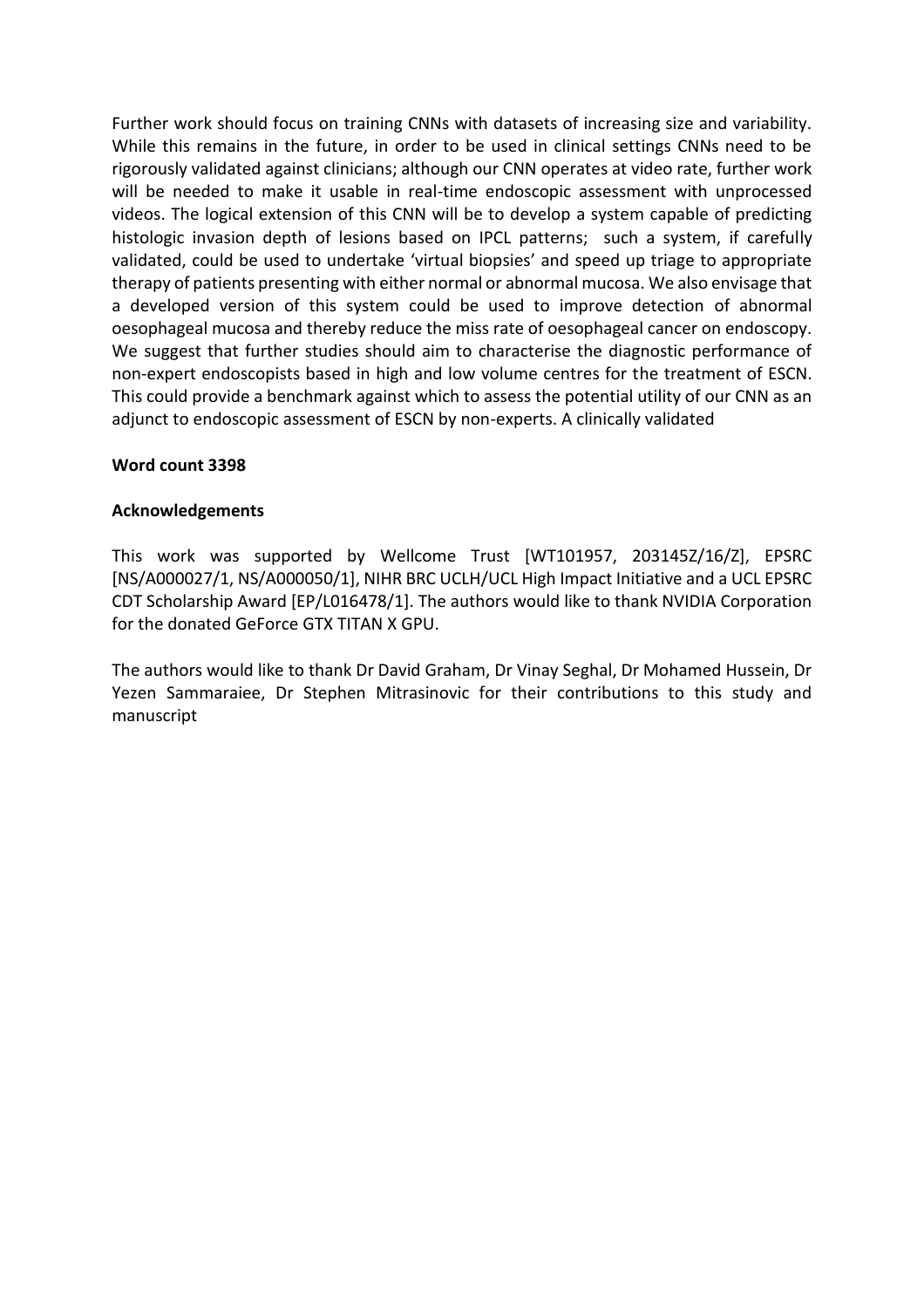# **References**

- 1. Eslick GD. Epidemiology of Esophageal Cancer. *Gastroenterol Clin North Am*. 2009;38(1):17-25. doi:10.1016/j.gtc.2009.01.008
- 2. Zhang Y. Epidemiology of esophageal cancer. *World J Gastroenterol WJG*. 2013;19(34):5598-5606. doi:10.3748/wjg.v19.i34.5598
- 3. Epidemiology of Esophageal Cancer in Japan and China. *J Epidemiol*. 2013;23(4):233- 242. doi:10.2188/jea.JE20120162
- 4. Nagami Y, Ominami M, Shiba M, et al. The five-year survival rate after endoscopic submucosal dissection for superficial esophageal squamous cell neoplasia. *Dig Liver Dis*. 2017;49(4):427-433.
- 5. Ono S, Fujishiro M, Niimi K, et al. Long-term outcomes of endoscopic submucosal dissection for superficial esophageal squamous cell neoplasms. *Gastrointest Endosc*. 2009;70(5):860-866.
- 6. Cho JW, Choi SC, Jang JY, et al. Lymph Node Metastases in Esophageal Carcinoma: An Endoscopist's View. *Clin Endosc*. 2014;47(6):523-529. doi:10.5946/ce.2014.47.6.523
- 7. Bollschweiler E, Baldus SE, Schröder W, et al. High rate of lymph-node metastasis in submucosal esophageal squamous-cell carcinomas and adenocarcinomas. *Endoscopy*. 2006;38(02):149-156.
- 8. Shimada H, Okazumi S, Matsubara H, et al. Impact of the Number and Extent of Positive Lymph Nodes in 200 Patients with Thoracic Esophageal Squamous Cell Carcinoma after Three-field Lymph Node Dissection. *World J Surg*. 2006;30(8):1441-1449. doi:10.1007/s00268-005-0462-6
- 9. Sgourakis G, Gockel I, Lyros O, Hansen T, Mildenberger P, Lang H. Detection of lymph node metastases in esophageal cancer. *Expert Rev Anticancer Ther*. 2011;11(4):601- 612. doi:10.1586/era.10.150
- 10. Shimizu Y, Tsukagoshi H, Fujita M, Hosokawa M, Kato M, Asaka M. Long-term outcome after endoscopic mucosal resection in patients with esophageal squamous cell carcinoma invading the muscularis mucosae or deeper. *Gastrointest Endosc*. 2018;56(3):387-390. doi:10.1016/S0016-5107(02)70043-6
- 11. Inoue H, Minami H, Kaga M, Sato Y, Kudo S. Endoscopic Mucosal Resection and Endoscopic Submucosal Dissection for Esophageal Dysplasia and Carcinoma. *Gastrointest Endosc Clin N Am*. 2010;20(1):25-34. doi:10.1016/j.giec.2009.08.005
- 12. Oyama T, Tomori A, Hotta K, et al. Endoscopic Submucosal Dissection of Early Esophageal Cancer. *Clin Gastroenterol Hepatol*. 2018;3(7):S67-S70. doi:10.1016/S1542-3565(05)00291-0
- 13. Menon S, Trudgill N. How commonly is upper gastrointestinal cancer missed at endoscopy? A meta-analysis. *Endosc Int Open*. 2014;2(2):E46-E50. doi:10.1055/s-0034-1365524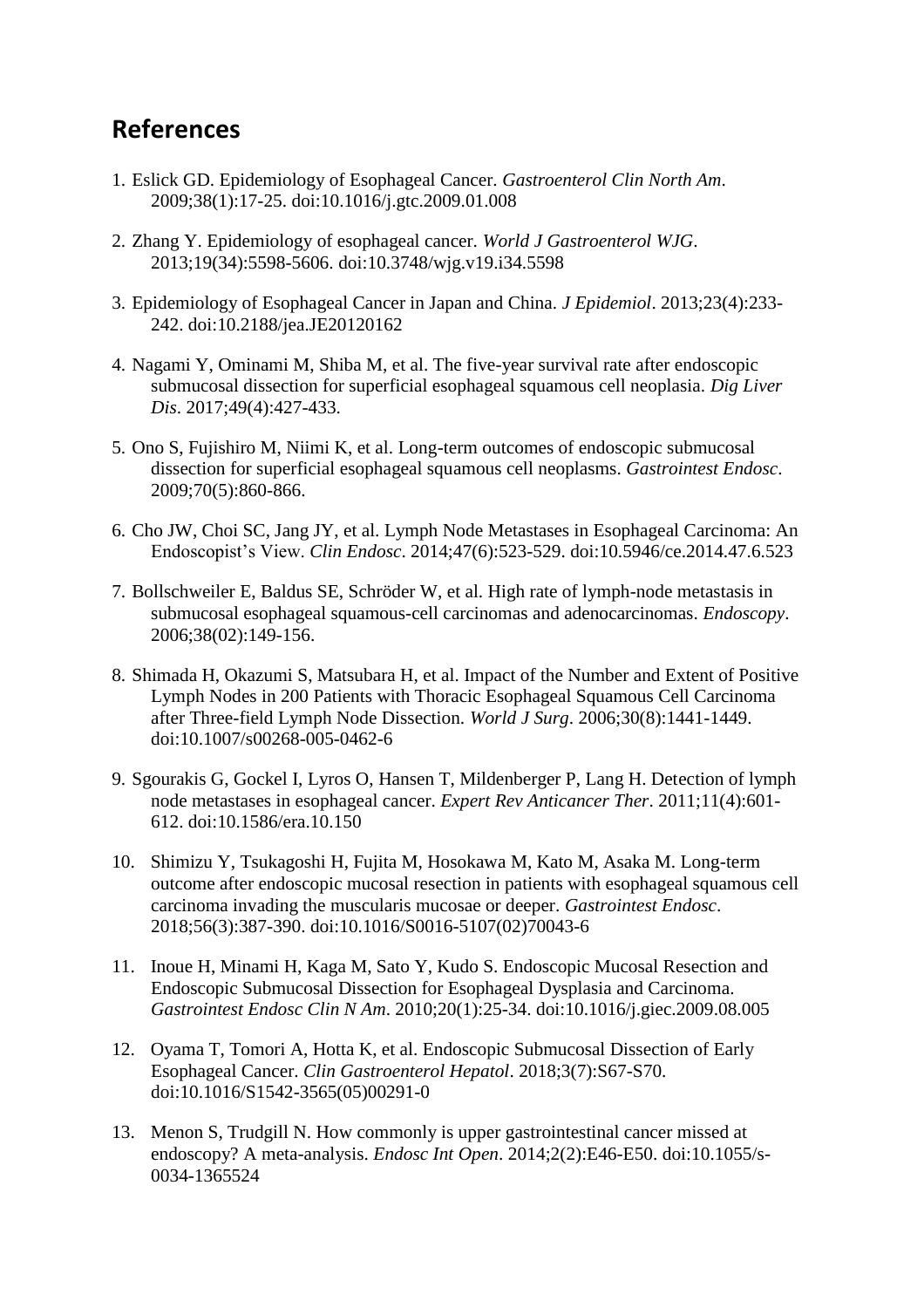- 14. Cheung D, Menon S, Trudgill N. OC-012 How Commonly is Oesophageal Cancer Missed at Endoscopy (A UK Primary Care Based Study)? *Gut*. 2013;62(Suppl 1):A5 LP-A6.
- 15. Cheung D, Menon S, Hoare J, Dhar A, Trudgill N. Factors associated with upper gastrointestinal cancer occurrence after endoscopy that did not diagnose cancer. *Dig Dis Sci*. 2016;61(9):2674-2684.
- 16. Inoue H, Kaga M, Ikeda H, et al. Magnification endoscopy in esophageal squamous cell carcinoma: a review of the intrapapillary capillary loop classification. *Ann Gastroenterol Q Publ Hell Soc Gastroenterol*. 2015;28(1):41-48.
- 17. Oyama T, Inoue H, Arima M, et al. Prediction of the invasion depth of superficial squamous cell carcinoma based on microvessel morphology: magnifying endoscopic classification of the Japan Esophageal Society. *Esophagus*. 2017;14(2):105-112. doi:10.1007/s10388-016-0527-7
- 18. INOUE H, HONDA T, NAGAI K, et al. Ultra-high magnification endoscopic observation of carcinoma in situ of the esophagus. *Dig Endosc*. 1997;9(1):16-18.
- 19. Arima M, Tada M, Arima H. Evaluation of microvascular patterns of superficial esophageal cancers by magnifying endoscopy. *Esophagus*. 2005;2(4):191-197.
- 20. Kim SJ, Kim GH, Lee MW, et al. New magnifying endoscopic classification for superficial esophageal squamous cell carcinoma. *World J Gastroenterol*. 2017;23(24):4416-4421. doi:10.3748/wjg.v23.i24.4416
- 21. García-Peraza-Herrera LC, Everson M, Lovat L, et al. Intrapapillary capillary loop classification in magnification endoscopy: open dataset and baseline methodology. *Int J Comput Assist Radiol Surg*. 2020;15(4):651-659. doi:10.1007/s11548-020-02127-w
- 22. Everson M, Herrera LGP, Li W, et al. Artificial intelligence for the real-time classification of intrapapillary capillary loop patterns in the endoscopic diagnosis of early oesophageal squamous cell carcinoma: A proof-of-concept study. *United Eur Gastroenterol J*. 2019;7(2):297-306.
- 23. Garcia-Peraza-Herrera L, Everson M, Li W, et al. Interpretable Fully Convolutional Classification of Intrapapillary Capillary Loops for Real-Time Detection of Early Squamous Neoplasia. *Arxiv*. Published online 2018. https://arxiv.org/abs/1805.00632
- 24. Zhou B, Khosla A, Lapedriza A, Oliva A, Torralba A. Learning deep features for discriminative localization. In: *Proceedings of the IEEE Conference on Computer Vision and Pattern Recognition*. ; 2016:2921-2929.
- 25. Guo L, Xiao X, Wu C, et al. Real-time automated diagnosis of precancerous lesions and early esophageal squamous cell carcinoma using a deep learning model (with videos). *Gastrointest Endosc*. Published online 2019.
- 26. Zhao Y-Y, Xue D-X, Wang Y-L, et al. Computer-assisted diagnosis of early esophageal squamous cell carcinoma using narrow-band imaging magnifying endoscopy. *Endoscopy*. 2019;51(04):333-341.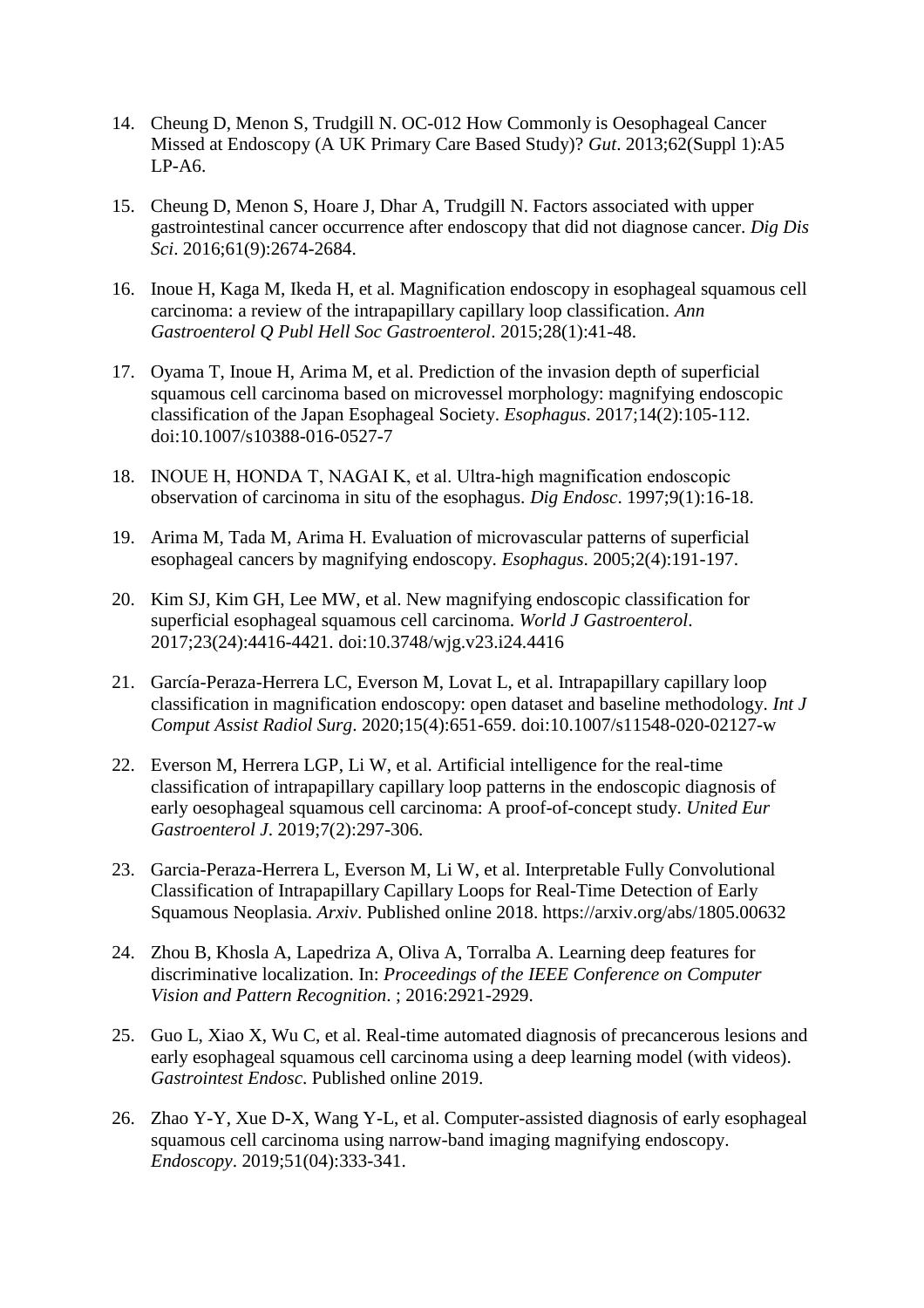27. Mizumoto T, Hiyama T, Oka S, et al. Diagnosis of superficial esophageal squamous cell carcinoma invasion depth before endoscopic submucosal dissection. *Dis Esophagus*. 2018;31(7):dox142-dox142.

| <b>IPCL</b> pattern | <b>Neoplastic</b> | <b>Typical histology</b> |
|---------------------|-------------------|--------------------------|
|                     | No                | Normal/LGD               |
| <b>B1</b>           | Yes               | HGD/LP                   |
| B <sub>2</sub>      | Yes               | MM/SM1                   |
| B3                  | Yes               | SM2 or deeper            |

| Patient histology | Number of patients<br>in dataset |  |
|-------------------|----------------------------------|--|
| Normal            | 45                               |  |
| HGD/LPM           | 35                               |  |
| MM/SM1            | 17                               |  |
| >SM2              | 18                               |  |

**Table 2:** Breakdown of patient numbers recruited to the study by histologic stage of ESCN

| Endoscopist    | Accuracy (%) | Sensitivity (%) | Specificity (%) | F1 score $(\%)$ |
|----------------|--------------|-----------------|-----------------|-----------------|
| EU             | 96.9         | 98.9            | 91.5            | 97.0            |
| Asian          | 97.1         | 96.9            | 97.6            | 98.0            |
| Pooled average | 94.7         | 97.0            | 88.0            | 96.5            |

**Table 3:** Summary of expert endoscopist performance statistics for detection of abnormal IPCL patterns

| Fold    | Accuracy (%) | Sensitivity (%) | Specificity (%) | F1 score (%) |
|---------|--------------|-----------------|-----------------|--------------|
|         | 92.5         | 99.6            | 81.3            | 94.1         |
|         | 92.4         | 91.3            | 95.1            | 94.4         |
| 3       | 97.4         | 98.3            | 96.6            | 97.0         |
| 4       | 94.5         | 98.9            | 89.3            | 95.1         |
|         | 81.9         | 80.5            | 99.8            | 89.2         |
| Average | 91.7         | 93.7            | 92.4            | 94.0         |

**Table 4:** Summary of CNN performance statistics for per frame detection of abnormal IPCL patterns